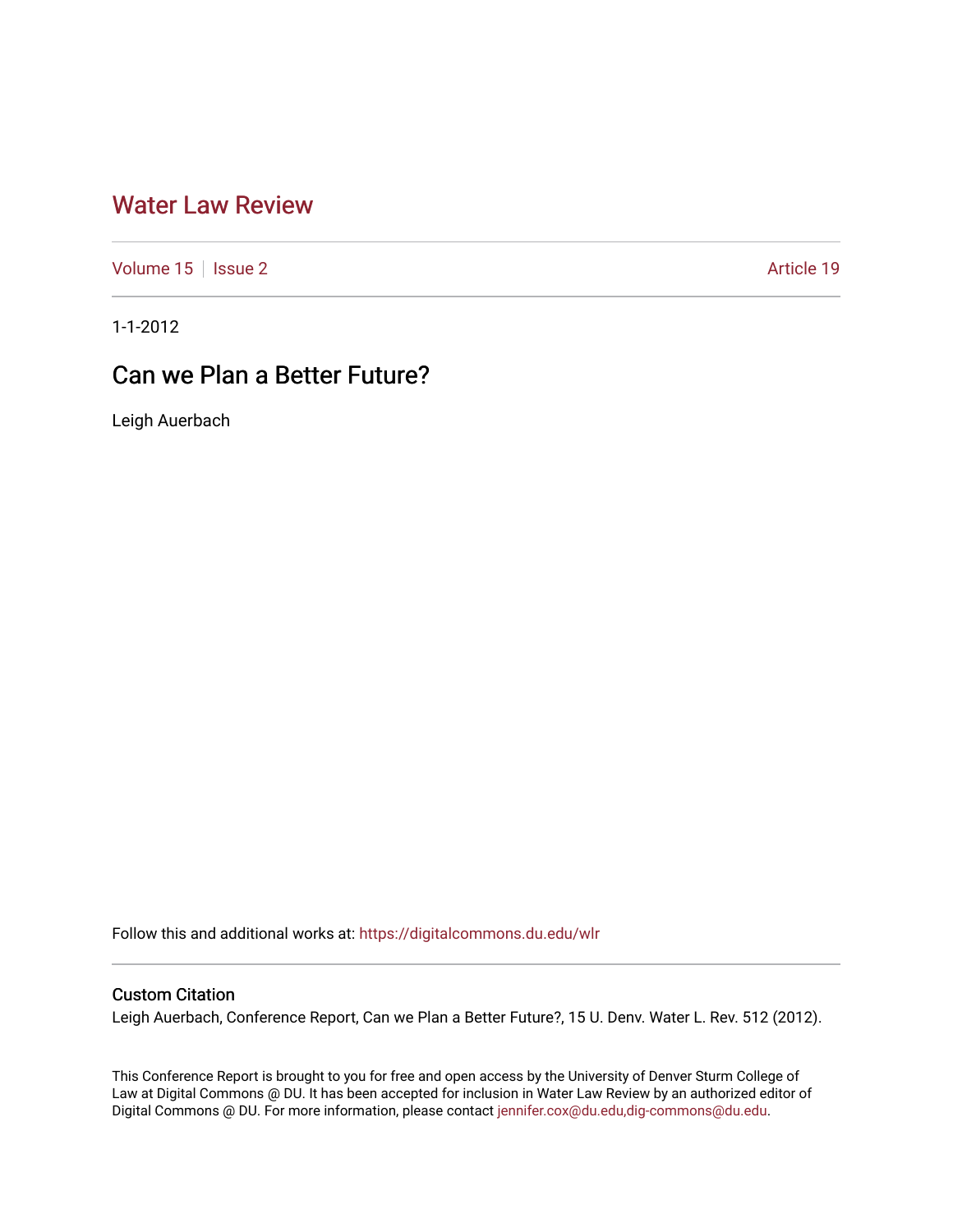Waterman also mentioned a number of projects being implemented along the river, including the successful Rocky Mountain Sheep and **Big** Horn Sheep restoration projects. He further discussed how the Yuma flood has helped restore wetlands, and the success of the projects encouraging ecological re-growth. Waterman concluded with a challenge to the audience to protect and preserve the Colorado River for future generations.

*Leigh Auerbach*

#### **CAN** WE **PLAN A** BETTER **FUTURE?**

Mike Gibson, Vice President of the Colorado Water Congress, began the session on future water challenges **by** introducing the speakers.

Steve Maxwell, author of *The Future of Water* (American Water Works Association, **2011),** gave a presentation outlining trends that will have a significant effect on the future of water. He opened **by** discussing the unique nature of water and how it essential to life. He explained that there is a fixed amount of water on Earth, and as it becomes scarcer due to factors like population growth and increased standards of living, there will be greater conflict stemming from people's need to obtain water. He also noted that there are increasing problems with not only the quantity of water, but also the quality of the resource throughout the United States.

Maxwell then discussed emerging solutions to these water challenges, including municipal conservation (namely, low-flow appliances and blocktier pricing) and agricultural conservation measures such as center pivot drip irrigation (an irrigation system in which drip hoses are attached to a center pivot sprinkler and dragged along the top of the ground to reduce water use), and laser field leveling (leveling the field to a desired slope using a guided laser beam for better water distribution). In talking about technological advancements, he pointed out that technology alone cannot solve the world's water problems. He stressed that a change in consumer behavior is also essential.

Maxwell next made his predictions for the future of water. He explained that water will increasingly **be** viewed as an essential factor in agricultural production, and companies will increasingly add the cost of water to their balance sheets. Additionally, people may move from cities like Las Vegas and Tucson to locations where water is more abundant. He stated that water consumption will come to be viewed in a more holistic manner and conservation programs will increasingly focus on the amount of water that goes into producing food and other consumer products ("virtual water"), not just the water that comes out of a faucet.

Maxwell also claimed that the distinction between different "types" of water will fade and the focus will shift to one "concept" of water, rather than individual focuses on clean water, rainwater, groundwater, wastewater, and recycled water. He also emphasized that the price of water will dramatically increase to reflect the true cost of both the water and its de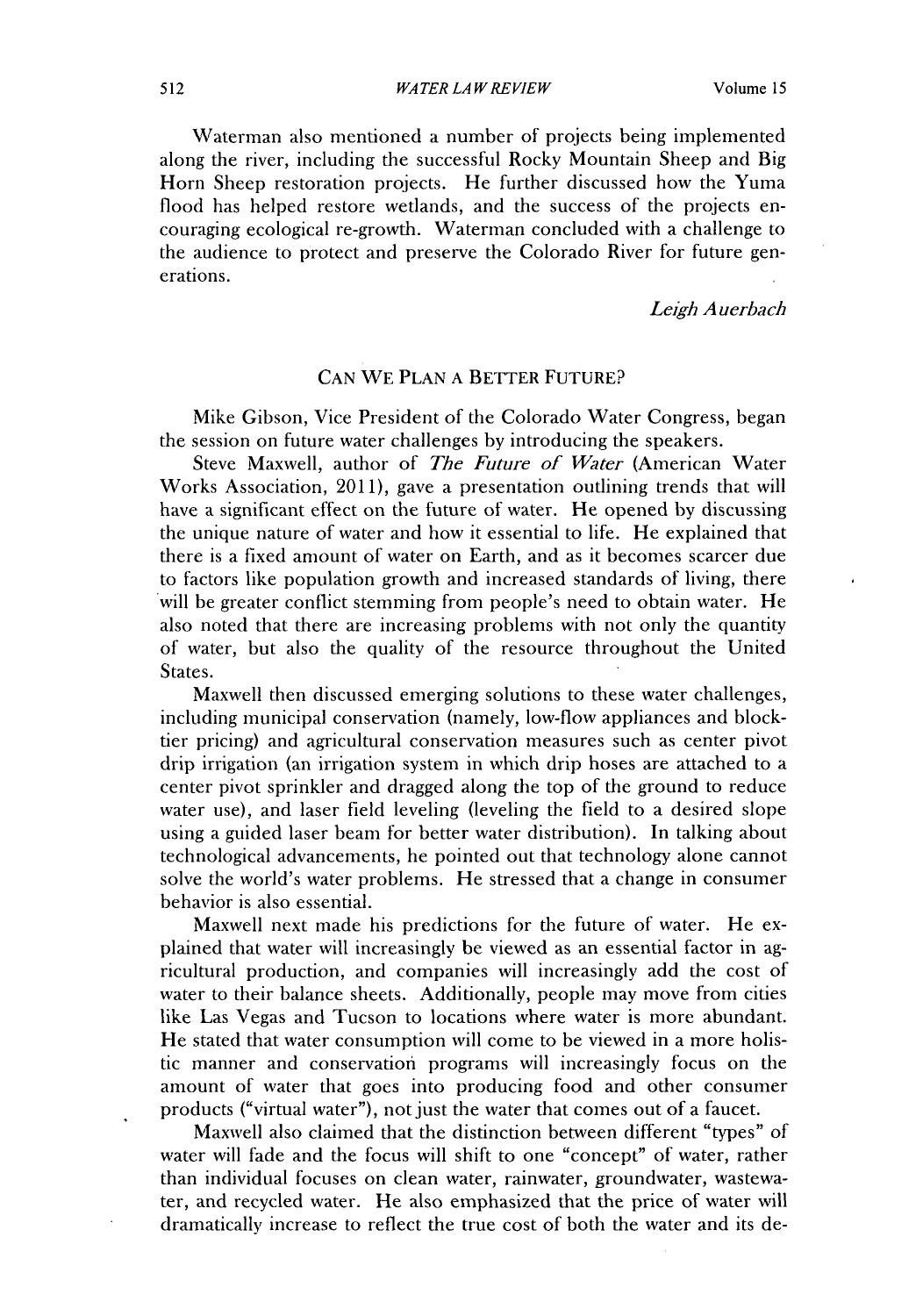livery. He concluded his presentation **by** advocating that society deal with water in a more market-based and efficient manner, but also in a way that ensures everyone gets what they need to survive.

Eric Hecox of the Colorado Water Conservation Board spoke next. Hecox's presentation addressed how Colorado could develop a statewide water plan and analyzed other states' water plans.

He first discussed the history of Colorado's pending water plan, which is currently still in the planning process. Hecox spoke about several programs including the **1993** Metropolitan Water Supply Investigation, and the 2002 and 2010 Statewide Water Supply Initiatives, explaining that these programs are the foundation for the future state plan. The plans looked at consumptive needs, non-consumptive needs, and available water supply, acknowledging that there is a shortage of water in Colorado, and concluded that the State will need to implement multiple solutions to solve this problem.

Hecox then discussed other states' water plans. He explained that each state's approach to water planning is different, though they all look to conservation as an important factor. He noted that some states also include strategies like reuse, transfers from agriculture, and desalination projects. He mentioned that California approaches implementation of its plan from a programmatic perspective; Texas makes specific project recommendations; and Kansas focuses on policy issues. He noted that Colorado's planning process should proceed **by** identifying the State's specific future goals and then Figuring out how to achieve them.

The session concluded with a panel discussion moderated **by** John Stulp, Special Policy Advisor to the Governor of Colorado for Water. The panel consisted of Eric Kuhn, General Manager of the Colorado River District; Alan Hamel, Director of the Pueblo Board of Water Works; Steven Vandiver, Manager of the Rio Grande Water Conservation District; Geoff Blakeslee, Manager of Carpenter Ranch and member of the Colorado Water Conservation Board; and Christ Kraft, a Morgan County Dairyman.

Kuhn began **by** giving a western slope perspective on Colorado's water problems. He stressed that good choices at the outset prevent later problems and said that it is important to understand where the water comes from in order to manage it properly. He also mentioned that cooperation between Denver and the Western slope have generally been good and will continue to be important in the future.

Hamel discussed about the need to get input from various parties and work together to solve Colorado's water problems. He also discussed the importance of water storage for both consumptive and non-consumptive uses.

Vandiver discussed the drought in the San Luis Valley and how the pumping of the area's aquifer needs to be reduced to a sustainable level. He asserted that the aquifer should be used like a reservoir and there should be fees for pumping water from it. He said people have to understand that large amounts of water cannot be moved without causing significant sociological, economic, and environmental impacts.